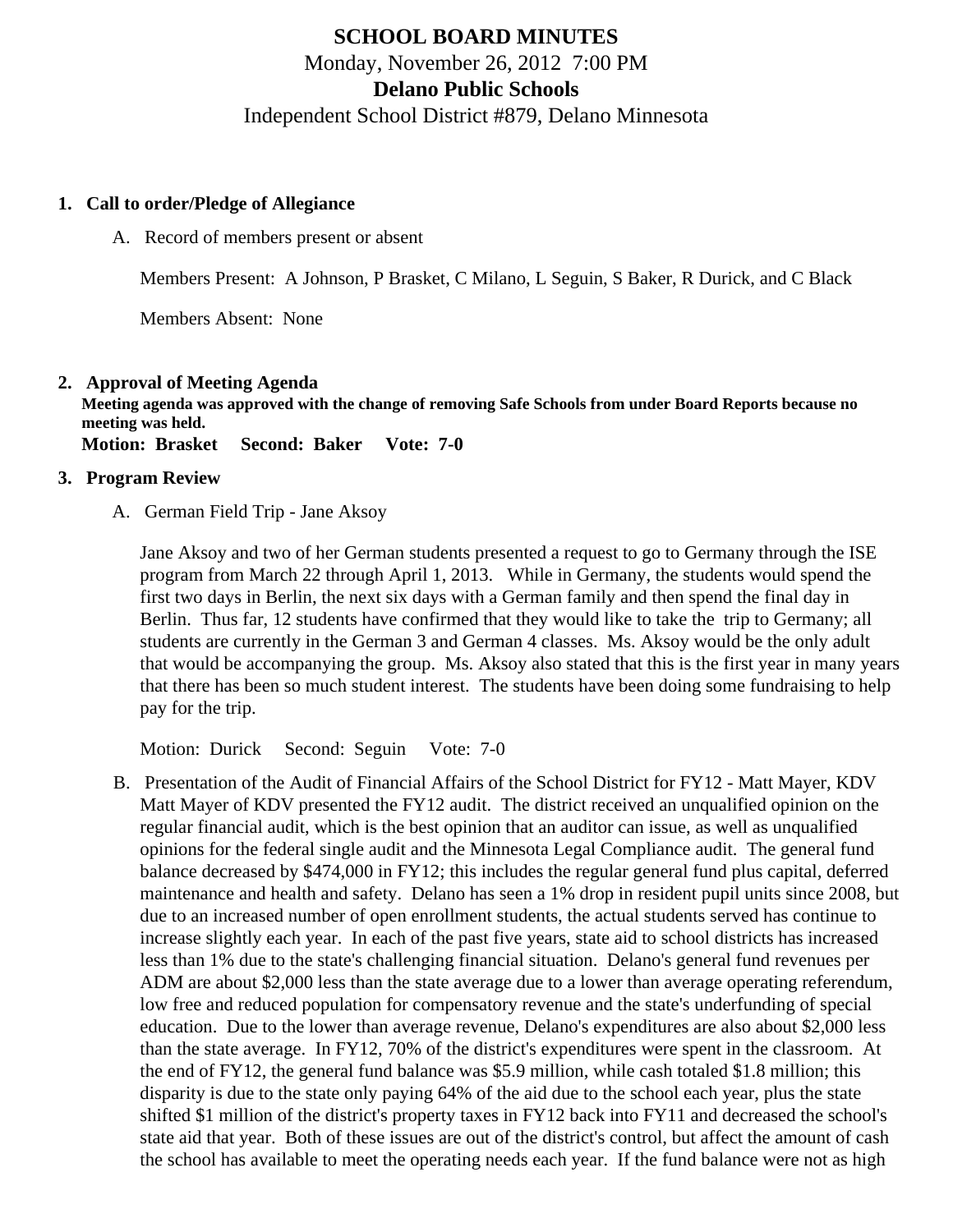as it currently is, then the district would be forced to cash flow borrow so as not to be in a deficit ca situation. The Food Service and Community Service funds both performed very well in FY12 and ended with slightly increased fund balances. There was one significant deficiency finding for lack of segregation of accounting duties due to the inadequate number of staff to split the duties in the accounting office. Due to financial constraints, it would not be cost effective to hire more staff to eliminate this finding; the auditors feel that there are enough checks and balances in place to warra this as a mid-level finding rather than a material weakness, which means there would be a higher chance that fraud could take place. Mr. Mayer stated that the audit went very smoothly and thanke Mary Reeder and her staff for being prepared and helpful during the audit process. Motion: Baker Second: Seguin Vote: 7-0

## 4. Consent Agenda

Motion: Milano Second: Brasket Vote: 7-0

- A. School Board Minutes
	- 1. [October 22, 201](/docs/district/Business_Office/10.22.12_Minutes.pdf)2
	- 2. [November 13, 201](/docs/district/Business_Office/Board_Minutes_11.13.12.pdf)2 Special Meeting
- B. Financial Affairs
	- 1. [Current Budget Statu](/docs/district/Business_Office/Budget_Report_Nov_2012.pdf)s ith Year-to-Date Adjustments
	- 2. [Investment Transactio](/docs/district/Business_Office/Investment_Schedule_2012-13.pdf )ns
	- 3. [Wire Transfer](/docs/district/Business_Office/Wire_Transfer.pdf   	)s
	- 4. [Minnesota Liquid Asset Fun](/docs/district/Business_Office/LiqAFY12.pdf)d
	- 5. [Cash Repo](/docs/district/Business_Office/October_2012.pdf)rt
	- 6. [Revenue Report by Fu](/docs/district/Business_Office/SCHOOL_BOARD_REPORTS_-_REVENUE_BY_FUND_TOTAL__(Date__6_2013).pdf)nd
	- 7. [Expense Report by Fu](/docs/district/Business_Office/SCHOOL_BOARD_REPORTS_-_EXP_BY_FUND_TOTAL__(Date__6_2013).pdf)nd
	- 8. [Expense Report by Progra](/docs/district/Business_Office/SCHOOL_BOARD_REPORTS_-_EXPENDITURES_BY_PROGRAM__(Date__6_2013).pdf)m
	- 9. [Expense Report by Obj](/docs/district/Business_Office/SCHOOL_BOARD_REPORTS_-_EXPENDITURES_BY_OBJECT__(Date__6_2013).pdf)ec
	- 10. [List of Bills Presented for Payme](/docs/district/Business_Office/Nov_12_Bills_Paid.pdf)nt
	- 11. Donations: New York Life Employee Giving Program (Sonja Schlosser) \$70; Wright Neighborhoods LLC - stove & refrigerator; Wells Fargo Community Support Campaign (Penny Wenner) - \$92.28; Chip Black-100 binders

## 5. Personnel Matters:

Motion: Durick Second: Seguin Vote: 7-0

- A. Retirements/Resignations/Terminations
	- 1. Andrew Klaers, DHS Assistant Track Coach, resignation effective 11-06-12.
	- 2. Chad Skartevedt, DHS Head Boys Soccer Coach, resignation effective for the 2012-13 school year.
- B. Recommendations for Employment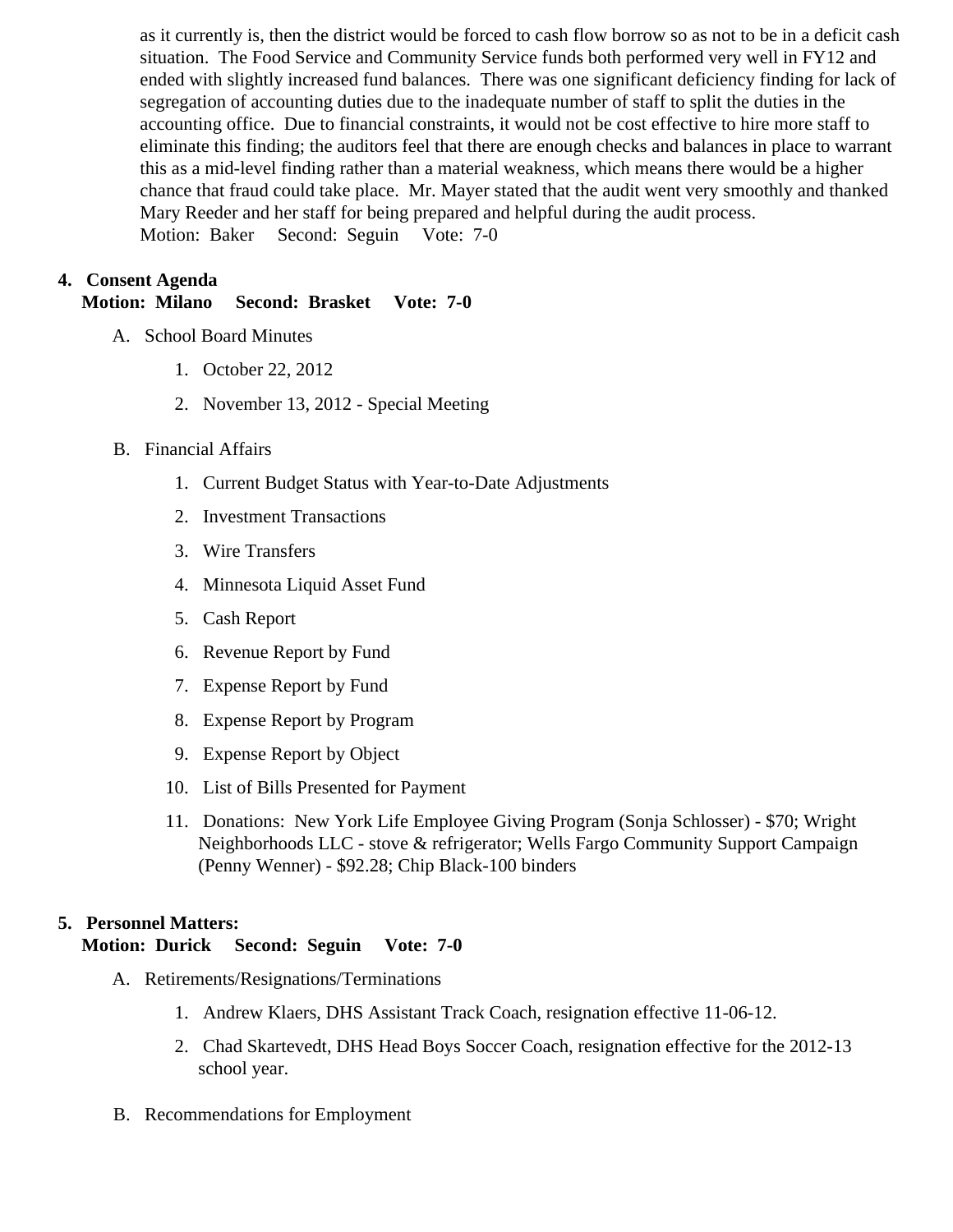- 1. Martin Lira Landa, DHS Part-time Custodian, effective 10-30-12. Replaces Brad Neutz, who moved to the full-time position vacated by Jim Kittok who retired.
- 2. Ryan Hayes, DHS 9th Grade Baseball Coach, effective 03-15-13. Replaces Corey Lahr who resigned.
- 3. Jacob Simondet, DHS Jr. Varsity Gymnastics, effective 11-12-12. Replaces Averi Shrode who resigned.
- 4. Katie Youngblut, DMS 7th Grade Girls Basketball, effective 11-12-12. Replaces Kylee Ohme who resigned.
- 5. Rebecca Bullert, DMS Long-term Substitute Teacher beginning approximately 01-13-13 through 05-13-13 for Nicole Pfeifer who will be on family leave.
- 6. Jean Eberhardt, DMS/DHS Long-term Substitute Paraprofessional beginning approximately 11-30-12 through 01-11-13 for Emily Wurm who will be on family leave.
- 7. Kerry McIntire, DES Long-term Substitute Paraprofessional beginning approximately 09- 18-12 through 11-09-12 for Annika Tulkki who was on family leave.
- 8. Dawn VanderBroek, DMS Long-term Substitute Paraprofessional beginning approximately 12-11-12 through 02-15-13 for Jamie Harms who will be on family leave.
- 9. Samantha VanCura, Community Education Gymnastics Aide beginning 10-29-12.

#### C. Contract/Assignment Changes/Approvals

- 1. Amy Underhill, DES Playground Assistant, assignment hours increased 2.5 hours per day for Special Education student needs beginning 09-17-12.
- 2. Sydni Farniok, Community Education Aquatics Aide, assignment addition of WSI Lifeguard, effective 10-23-12.
- 3. Carley Boll, Community Education Youth Development Coordinator, assignment addition of TAC Orientation Leader, beginning 11-01-12.
- D. Leaves of Absence
	- 1. Kimberlee Knisley, DES Grade 3 Teacher, requesting family leave beginning approximately 02-03-13 through 03-22-13.
	- 2. Amanda Weinandt, DHS Mathematics Teacher, requesting family leave beginning approximately 03-12-13 through 05-30-13.

#### **6. Public Comment: School patrons are given the opportunity to address the school board regarding items that are not on the agenda. All patrons will be asked to state their name and address for the record.**

# **7. Administrative Reports**

## A. Superintendent

Mr. Schoen reported that a legislative forum for Wright County districts and cities will be held at the Discovery Center in Buffalo on January 3, 2013, at 7 p.m. Phil Kern, City of Delano Administrator, will be presenting at the forum, and Mr. Schoen will be inviting the district's local legislators to attend. Mr. Schoen thanked the community for their support and passing the two operating levy referendum questions. There were six school board member candidate openings on the ballot; the five incumbents were voted back into office, and Mark Larson will be replacing Peter Brasket, who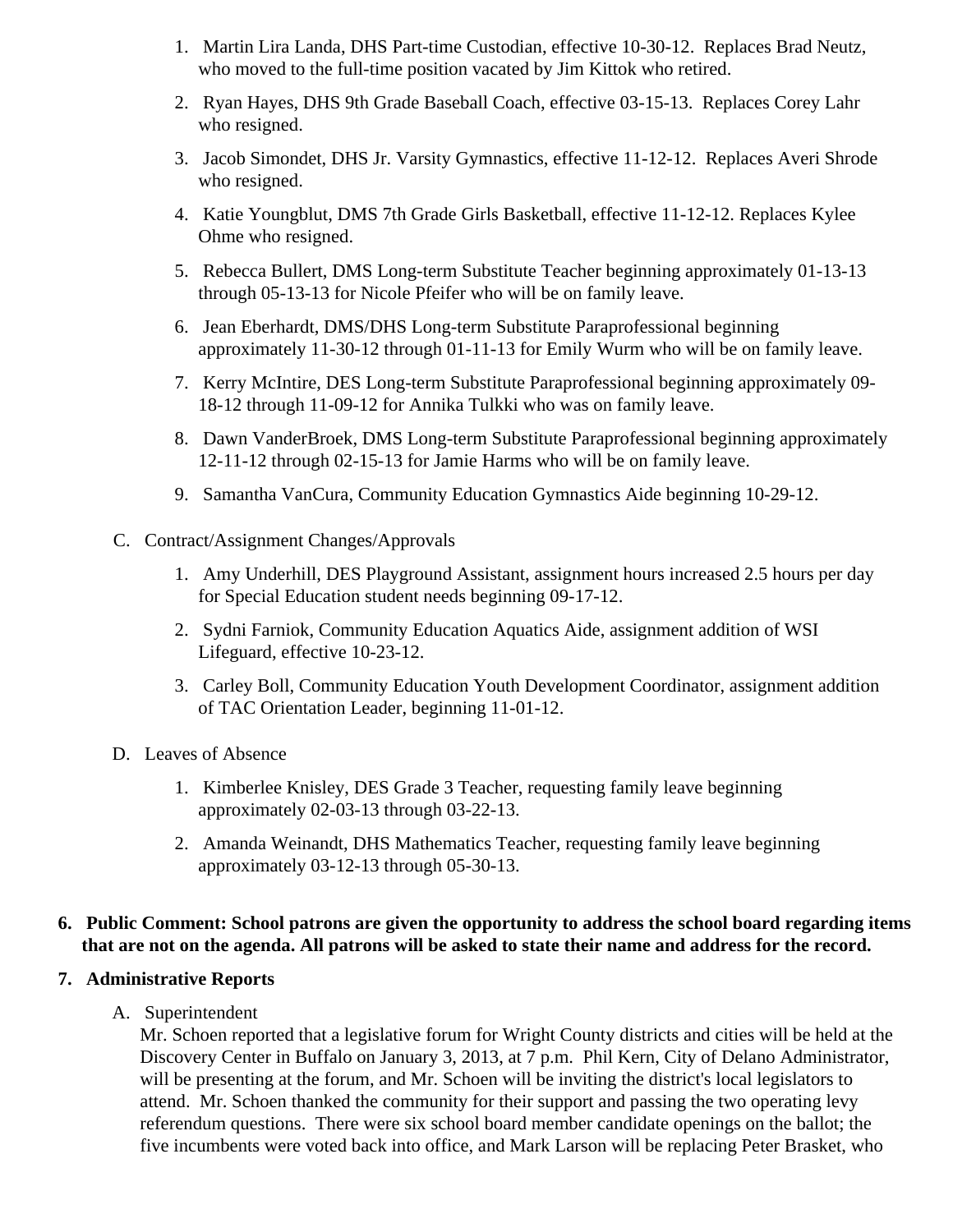did not run for office. Mr. Schoen reiterated that the dsitrict will continue to be fiscally responsible and will communicate that to the community. Mr. Schoen also noted that the December 17 board meeting will be held in the High School Media Center at 7 p.m. and that the first board work session will also be held that night from 5:30 to 6:30 p.m. The board meeting will be televised, and he will be requesting some student assistance to help Mark Davis during the taping of the meeting. Mr. Schoen updated the board on the work taking place on the north side of the Elementary; there were some water issues that needed to be addressed both the inside and the outside of the building in the Kindergarten wing. Drain tile was installed along the entire north side of the Kindergarten wing; gutters will be installed that will direct all of the water from the roofs directly into the drain tile, which empties into the storm sewer. In the spring, a three to four foot cement slab will be installed along that area to catch and drain all water away from the building.

#### B. Principals:

1. Ms. Klinkner

Ms. Klinkner reported that November has been a busy month in the Middle School. It was the end of the first quarter and there was a teacher workshop day. Ms. Klinkner explained that the workshop days help further teacher professional development which helps improve teaching. During this workshop, teachers were paired with another teacher outside of their grade or content area. The teachers were given skills and concepts that they were then to collaborate with others on instructional strategies to teach those skills and concepts. The teachers were also asked to develop a non-traditional assignment or assessment to verify that the concept was learned. Ms. Klinkner noted that the conferences for the 5th and 6th Graders were very well attended, while the attendance level for the 7th and 8th Graders was quite a bit lower. Ms. Klinkner also stated that thus far, the 8th Graders have already taken three assessment tests this year. On December 13th, the Middle School will be doing a global service project. Every staff member will take 16 students - 4 from each grade - to do a service project; some of the projects are caroling, creating table decorations,organizing a toy drive and a clothing drive. These service projects are to benefit residents in Wright county and the community. The service projects help create a sense of community in school and gives the students an opportunity to give back.

2. Mr. Heil

Mr. Heil reported that the fire lane signs are in, the curbs have been painted yellow; the posts still need to be put up, and the district is waiting for Gopher One to come out and mark the underground power lines before the holes can be dug for the posts. Mr. Heil reiterated the importance of keeping the fire lanes clear; there had recently been an emergency and it took four administrators to clear a path for the ambulance to try and get to the school. Mr. Heil will communicate to parents and the community that there is to be no parking in the fire lanes; starting February 1, anyone parking in the fire lanes will be ticketed and/or towed. Mr. Heil reported that fall sports are complete and winter sports started this week. The Math Team was competing this evening and the team has been having a great year so far; Mr. Heil thanked Jerry Shouts for his enthusiasm and coaching of the team. The High School PLAN scores are in, and they are far above the national average. Mr. Heil stated that all of the teachers in Delano Schools should be proud of the students achievements.

3. Mr. Schuler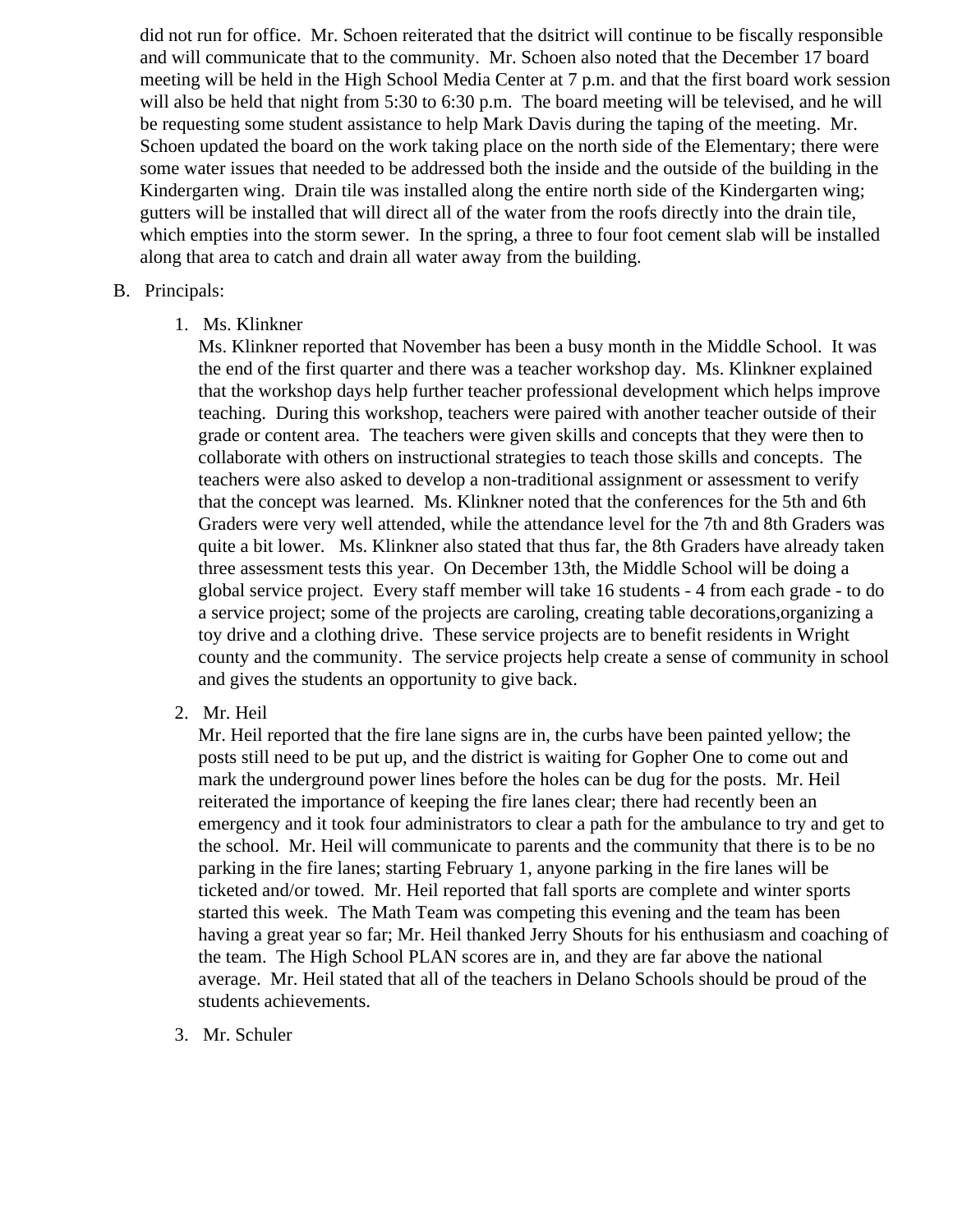Mr. Schuler reported that 98.8% of the parents attended the Elementary School conferences. Title I Parent Involvement Nights have recently been held; these nights are a great opportunity for parents who have children in Title I to learn about the program; about 30 parents attended the meetings. The Title I grant dollars currently fund one Kindergarten intervention position; Basic Skills revenue funds two positions - one for early intervention in 1st Grade and one for 2nd through 4th Grade early interventions. Mr. Lahr and Mr. Schuler attended the LEAA awards banquet at Resource Training and Solutions; the banquet recognized the following Delano Public Schools teaching staff who had been chosen by their peers: Julie Williams, Gwen Egly, and Susan Farbo, as well as Meredith Huikko, who was chosen as the Delano Teacher of the Year. Mr. Schuler also shared that he had received a call today from the MN Department of Education letting him know that Delano Elementary had been nominated for the National Blue Ribbon School award. The next step in the process for the Elementary is to fill out an application that is due in mid-February.

#### C. Business Manager

Ms. Reeder reported that the first P Card rebate was received. The rebate totaled \$1,072.74 and  $\upsilon$ for purchases totaling \$268,185.81 that were made between September 1, 2011 and August 31, 20 Ms. Reeder stated that the P Card has been a great addition to the district and has helped decreas number of manual check requests that are received in the District Office. Ms. Reeder also reported that Kris Larson, Oda Sturey and Mandy Henderson have been working on updating the nutritional meal analysis so that the district can qualify for an additional \$.06 per meal reimbursement from the federal government. This has been a very time-consuming process, but they are almost complete ready to submit the information. An additional 2,000 meals have been served this year when compared to the same time frame last year.

#### D. Community EducationDirector

Ms. Johnson reported that the Old-Fashioned Christmas will be taking place on Saturday, Decemb 1st. There is great involvement by the school in this event; the district serves as the fiscal agent for the grant that supports this activity, and the grant comes from the Central Minnesota Arts Board, through funding provided by the Minnesota State Legislature. Becca Seiberlich reported that there are 206 students registered for Tiger Kids Club, which is a record high; there is still space available for preschoolers. The 3rd Annual TKC HoliDAZE Family Fun Night will be held on Friday, December 7th from 5 - 8 p.m. This event is put on by the Advisory Council and the staff; the whole community is invited. The ECFE Open House and Vehicle Fair held on September 24th was well attended. Current ECFE enrollment is 86 students. Ms. Johnson thanked the ECFE/SR Advisory Council members for helping host the Annual Halloween Carnival. Carol Plocher from the Delano Library was the "Hometown Hero" in November. The ECFE Teddy Bear Tea will be held on December 1st during the Old-Fashioned Christmas; the Annual Breakfast with Santa and Little Elve Gift Workshop will be held on December 18th. Wee Tiger Preschool has 112 students enrolled, which is at or near a record high. The next early childhood health and development screenings will be held on January 24th and 25th. YAR has accepted 12 new student board members; there are a total of 40 students in YAR this school year. There is still a need for additional adult board membe for the 2012-2013 school year; please contact Carley Boll for more details. Destination ImagiNatio has increased from 8 to 11 teams this year, with an addtional 16 students involved, and 29 of the students involved are new. The next event, Instant Challenge Day, will be held on Saturday, Janua 12th, in the Middle School Media Center. SHARP has a total of 50 students this year, and they just wrapped up Red Ribbon Week at the Elementary and High Schools. The MAGA gymnastics club has been established for its first year at Delano. The gymnastics program has grown from 101 students in 2010-2011 to 195 students in 2012-2013. Five additional gymnastics staff have been added to accommodate the higher number of students enrolled. The current session of swim lesson just finished; there were 130 participants. To date, there are over 70 participants signed up for the